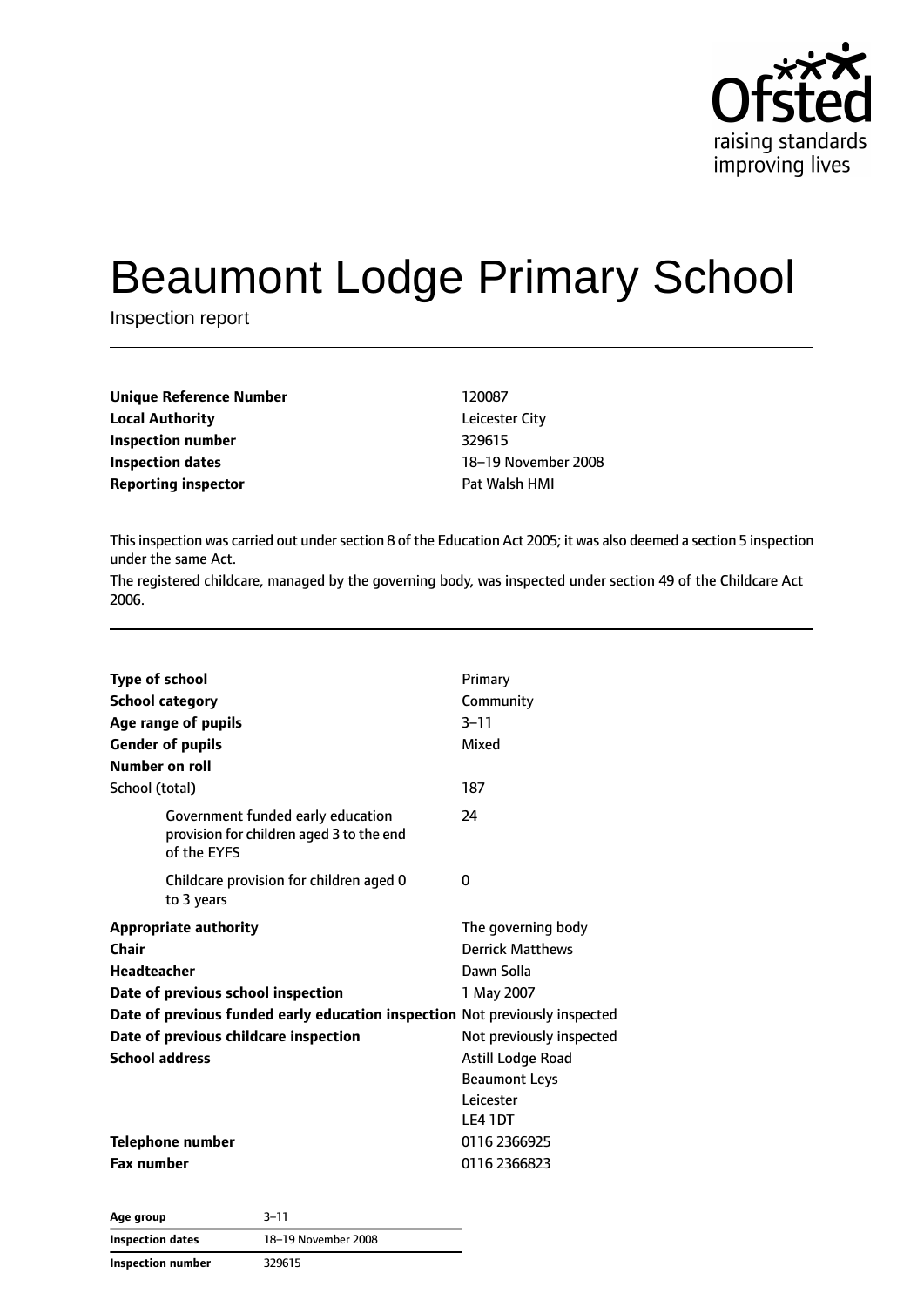.

<sup>©</sup> Crown copyright 2008

Website: www.ofsted.gov.uk

This document may be reproduced in whole or in part for non-commercial educational purposes, provided that the information quoted is reproduced without adaptation and the source and date of publication are stated.

Further copies of this report are obtainable from the school. Under the Education Act 2005, the school must provide a copy of this report free of charge to certain categories of people. A charge not exceeding the full cost of reproduction may be made for any other copies supplied.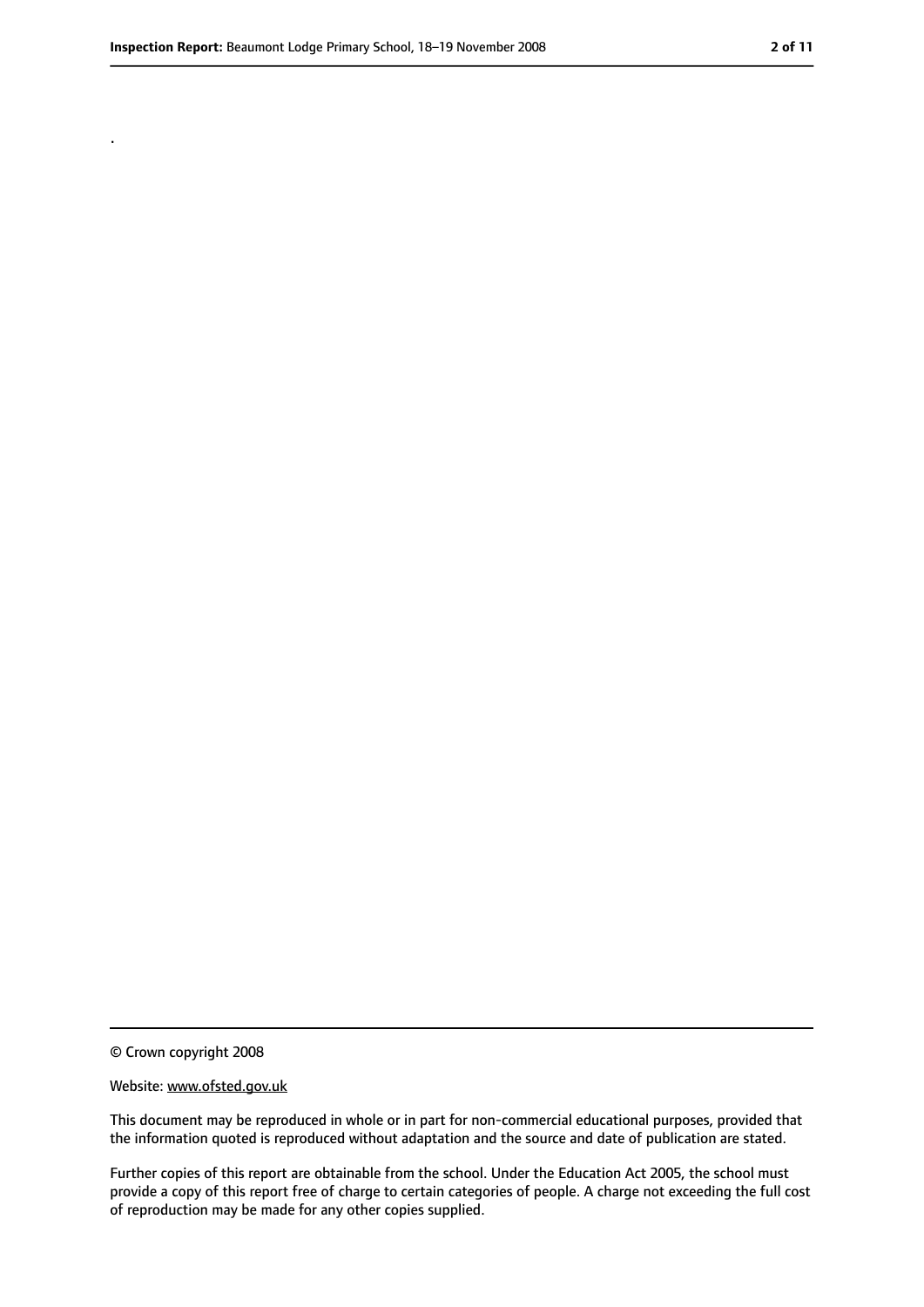# **Introduction**

The inspection was carried out by one of Her Majesty's Inspectors and two Additional Inspectors.

## **Description of the school**

This average size school serves part of the large Beaumont Leys estate on the outskirts of Leicester. At the last inspection in May 2007, the school was judged to require special measures. There is Early Years Foundation Stage (EYFS) provision for children in the Nursery and Reception classes. The school provides extended support through a breakfast club. The proportion of pupils eligible for free school meals is higher than average. The majority of pupils come from a White British background, although about a third are from minority ethnic backgrounds and a growing number are in the early stages of speaking English. The proportion of pupils with learning difficulties and/or disabilities is broadly average. The school has gained the bronze Healthy School award and the Activemark.

## **Key for inspection grades**

| Grade 1 | Outstanding  |
|---------|--------------|
| Grade 2 | Good         |
| Grade 3 | Satisfactory |
| Grade 4 | Inadequate   |
|         |              |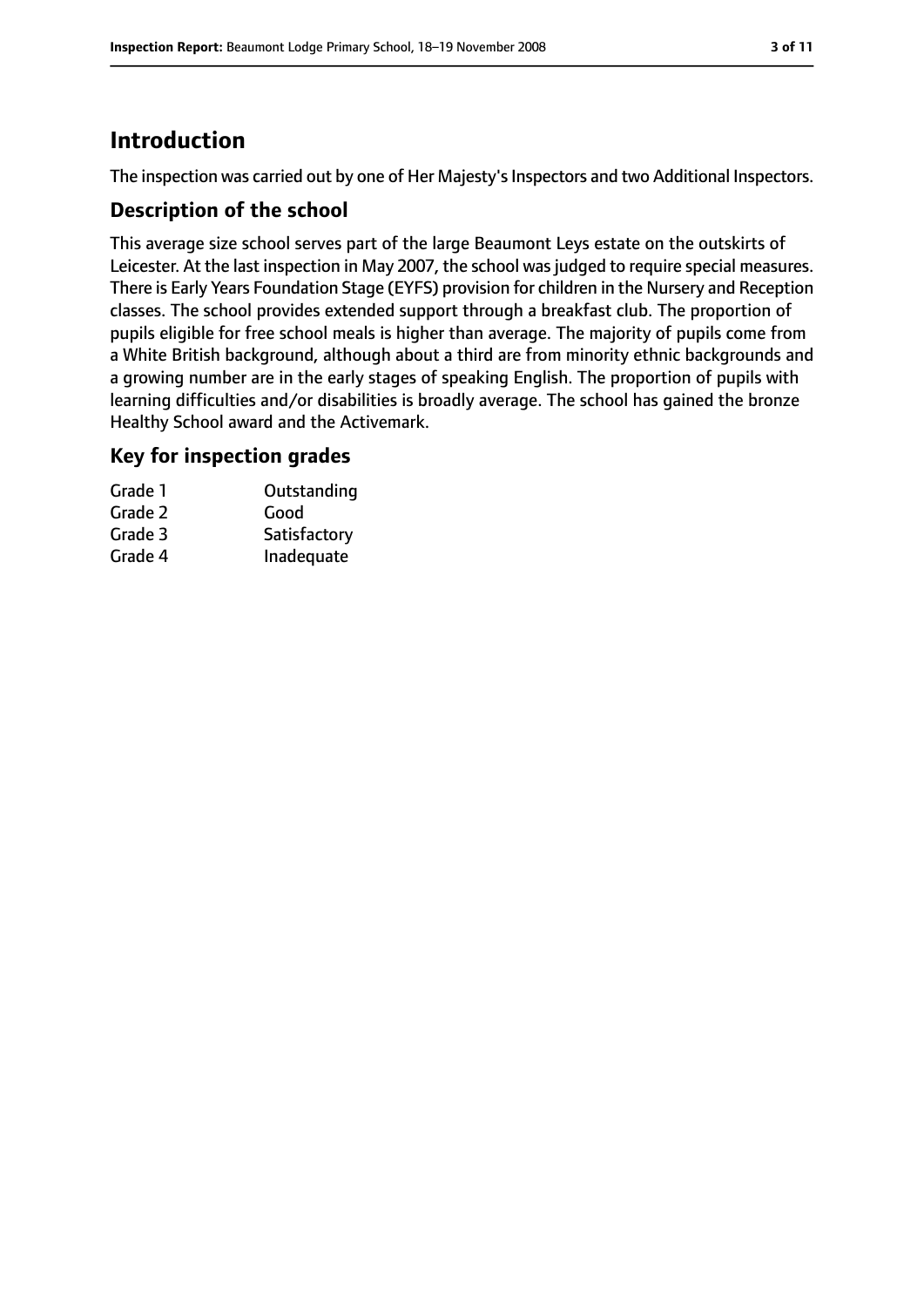# **Overall effectiveness of the school**

#### **Grade: 3**

In accordance with section 13 (4) of the Education Act 2005, HMCI is of the opinion that the school no longer requires special measures. The school has made some important improvements in its provision since its last inspection and its overall effectiveness is now satisfactory. The headteacher is the driving force behind recent improvements and she has made a significant difference to the school by raising the staff's expectations of what pupils can achieve. Pupils' personal development is good and a strength of the school. The rapid changes taking place demonstrate the leadership's clear focus on improving standards. The better teaching and the resulting rise in pupils' achievement provide reliable evidence of the school's good capacity to improve.

Children enter the Nursery with skills and knowledge that are below the expectations for their ages. They make satisfactory progress in the EYFS and Key Stage 1, so that by the end of Year 2, standards are just below the national average. Progress is satisfactory in Key Stage 2. The legacy of weak teaching means that the standards of pupils' work are below the levels expected in Years 3 to 6, particularly in writing. The percentage of pupils achieving the higher levels has increased but remains below average overall. The school recognises there is more work to be done and is addressing the need to improve further pupils' writing in all year groups. There are early indications that their actions are beginning to raise achievement in this area. Pupils with learning difficulties and/or disabilities make satisfactory progress towards their targets.

Pupils' personal development and well-being are good because pupils feel safe and cared for. Attendance has improved as a result of the school's drive to work more closely with parents and carers to reduce absence. Pupils have a good understanding of how healthy eating and exercise are important. Care, guidance and support are satisfactory overall and all pupils benefit from clearer guidance about their work.

The teaching is satisfactory and improving, which shows in pupils' better progress. There is now a shared understanding among staff as to what constitutes effective teaching. In many lessons, teachers challenge and engage pupils well, however this does not always extend to higher achieving pupils. There are satisfactory procedures for checking how well pupils are getting on, and effective marking and target setting are beginning to have an impact on pupils' improved achievement.

The school provides a satisfactorily broad curriculum with a good range of additional activities. Work to develop the curriculum by linking subjects together to make it more interesting and enjoyable for pupils is at an early stage. Additionally, opportunities are lost for pupils to practise basic skills in all areas of the curriculum.

Leadership and management are satisfactory. The school knows what needs to be done to improve pupils' learning and the strategic planning is effective. The headteacher has developed an enthusiastic team that is committed to providing the best opportunities for pupils. Leaders recognise that the main priority is to ensure that pupils have the essential skills that will prepare them more fully for the next stage in their education and for later life.

# **Effectiveness of the Early Years Foundation Stage**

#### **Grade: 3**

Children enter the EYFS with skills and knowledge that are below the expectations for their age, particularly in language and social skills. They make satisfactory progress as a result of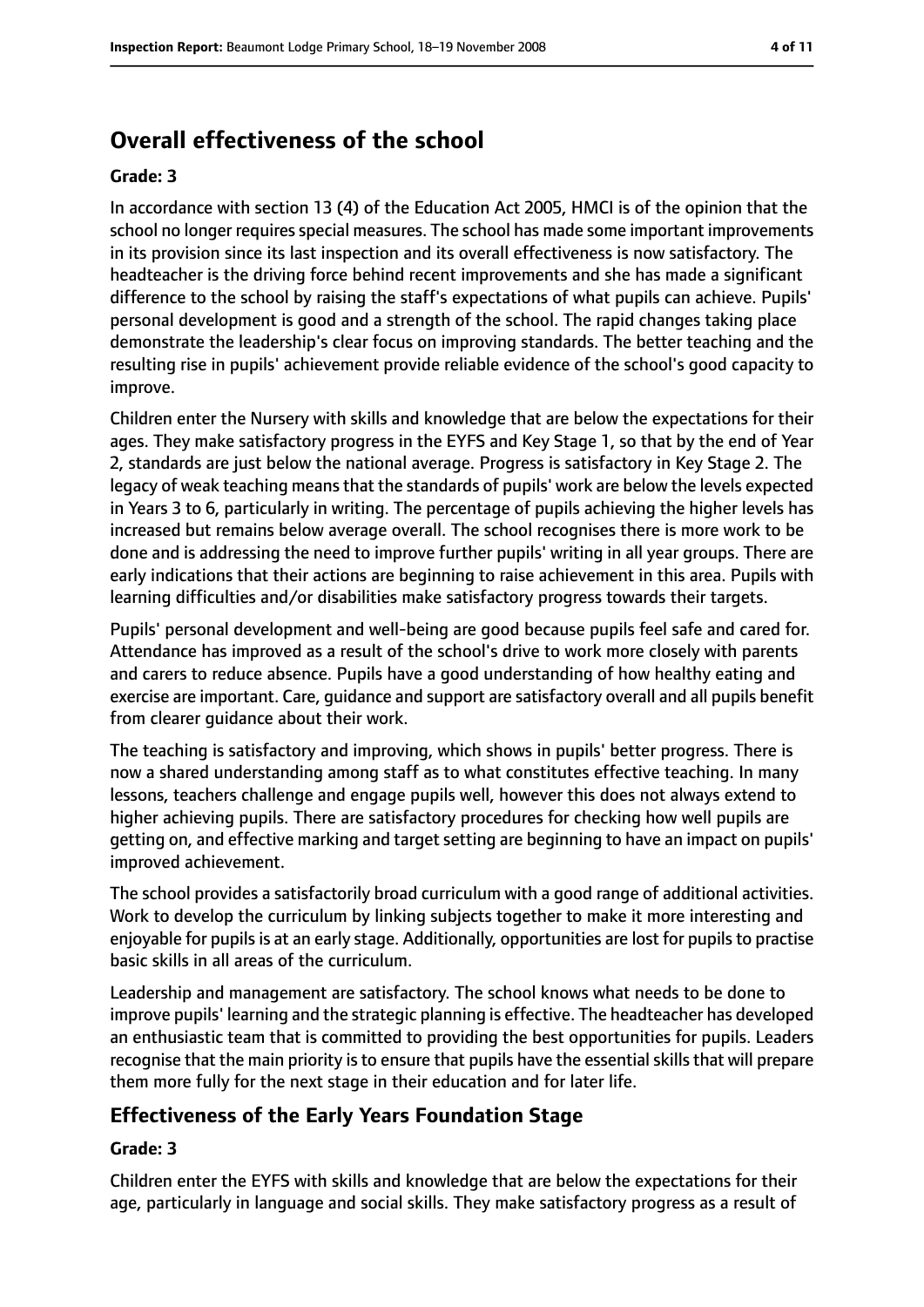sound teaching. They settle quickly into school, enjoy the work they do and make good progress in their social development. This is because all adults have consistently high expectations of behaviour, and they work together well to create a caring and secure environment. The relationships between children and adults are good. The early links established with parents are effective in encouraging them to be fully involved in their child's learning. Children take part in a wide range of activities, but these do not alwaystake into account the different abilities within each year group and this limits the progress some children make. Furthermore, although recent changes to planning have resulted in a better range of tasks, there are still too few opportunities for children to be independent. The Foundation Stage is satisfactorily led and managed. Links between the nursery and Reception classes are beginning to emerge. However, there is room for further development so that planning focuses clearly on how assessment information is used to improve children's learning across the EYFS.

# **What the school should do to improve further**

- Raise standards, particularly in writing, together with the performance of higher attaining pupils by ensuring that teaching is consistently good across the school.
- Extend opportunities for pupils to use literacy, numeracy and information and communication technology (ICT) to enrich learning in other subjects. A small proportion of schools whose overall effectiveness is judged to be satisfactory, but which has areas of underperformance, will receive a monitoring visit by an Ofsted inspector before their next Section 5 inspection.

# **Achievement and standards**

#### **Grade: 3**

Achievement has improved since the last inspection and is satisfactory overall. This is the result of increasingly accurate assessment and improved teaching and learning. Pupils enter Year 1 with standards that are below what would be expected for their age. Recent data shows that levels of speaking and listening are significantly low. The most recent end of Key Stage 1 teacher assessments indicate that standards, although below average overall, are rising. Pupils' achievement in Years 3 to 6 is satisfactory, however, standards remain below average. The school's performance in national tests for pupils in Year 6 is improving steadily and is now closer to national averages. The 2008 data indicates improved attainment in mathematics and science. However, standards in English, and particularly in writing, remain too low. Recent improvements have led to more even rates of progress for all pupils, but pupils' achievement remains satisfactory because not all teaching is yet good enough. The school swiftly identifies pupils who need extra support in their learning and this ensures that pupils with additional needs and those in the early stages of learning English make satisfactory progress.

# **Personal development and well-being**

## **Grade: 2**

Pupils' thorough enjoyment of school is reflected in their good behaviour and positive relationships. Their attendance has improved and is now broadly average. Pupils' social, moral, spiritual and cultural development is good. Pupils say that bullying is very rare and they are clear about procedures for dealing with incidents should they occur. The pupils understand how to keep themselves safe and show a strong commitment to healthy living in their exercise and eating habits. They speak highly about the school and the various opportunities available to them. The school council makes a satisfactory contribution to school life and ensures that pupils' views are voiced. Most pupils are confident, engaging in lively conversation with adults.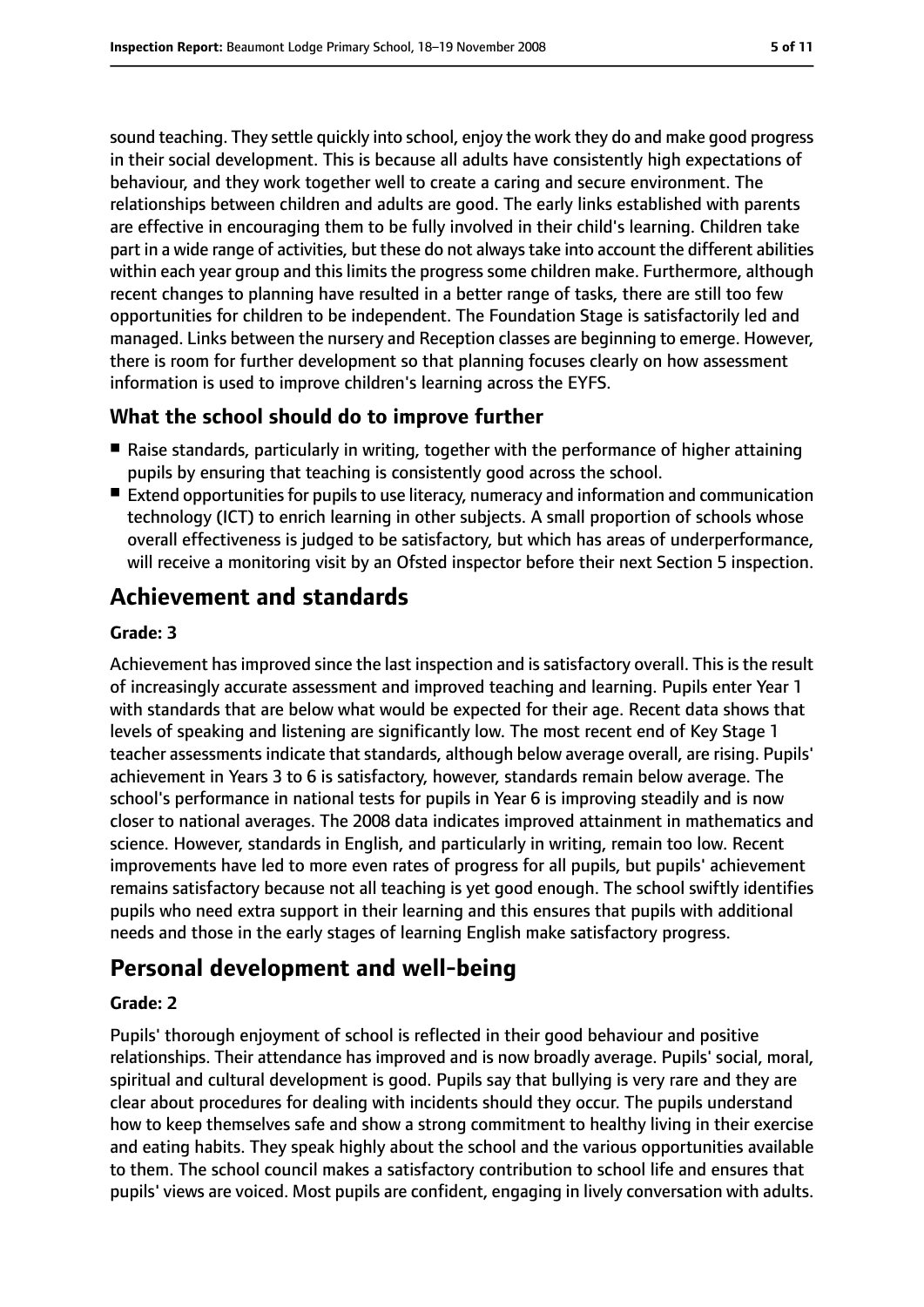Pupils enjoy taking responsibility and are keen to be 'buddies' to support their peers, or 'red hats' who promote active play using outdoor equipment. Raising funds for a range of charities give pupils an understanding of wider social and economic issues. Pupils make a significant contribution to the wider community by participating in local events including 'Sing for your School'. Pupils'sound contributionsto the school and the local community, along with improving literacy and numeracy skills, help to ensure that they are adequately prepared for the next stage of their education and the world of work.

# **Quality of provision**

# **Teaching and learning**

## **Grade: 3**

Teaching and learning have improved significantly. All teaching is now satisfactory and a greater proportion is good than at the time of the last inspection. Such gains are the result of increased rigour in monitoring, well-focused staff development and better use of assessment to track pupil progress and plan future learning. More consistent planning is, in most instances, underpinned by teachers' secure subject knowledge and suitably high expectations of pupil performance. Such features, combined with clear expectations at the start of lessons and adults' good rapport with learners, frequently results in pupils' enthusiastic participation in learning. Teachers mainly provide tasks that are well matched to pupils' stages of learning. However, there are times when work is not sufficiently demanding for more able pupils, thus reducing the quality, extent and pace of learning. In most lessons, teachers' good questioning, together with the use of 'talk partners', helps pupils clarify thinking and consider their responses. There are times though, when questions are not sufficiently well focused to support learning, and introductions to lessons are overlong thus reducing time available for active learning. Teachers often use interactive whiteboards well to support pupils' learning, for example in Year 2 to support pupils' understanding of division. Teachers' thorough marking, together with pupils' increasing involvement in evaluating their own performance, helps pupils become more involved in their own learning and gives them a clear understanding of how to improve.

# **Curriculum and other activities**

## **Grade: 3**

The school now provides a satisfactory curriculum. A greater focus given to literacy and numeracy has led to pupils' improving levels of performance. Provision is enhanced by a satisfactory range of visits, visitors and 'themed' events, together with a good number of out-of-class activities including drama, cooking and lunchtime homework clubs. Although in most instances the planned curriculum meets the needs of learners, tasks do not always provide sufficient challenge for more able pupils. The school's increased use of literacy skills in other subjects is beginning to improve pupils' achievement in writing, for example when Year 6 pupils used instructional writing to test which materials are electrical conductors. The school is now working to implement a programme in science to secure the systematic development of pupils' knowledge and skills as they move through the school. A comprehensive programme of personal, social and health education, supported by residential trips and work related to gaining Healthy School status, gives pupils a good understanding of the need for safe and healthy lifestyles.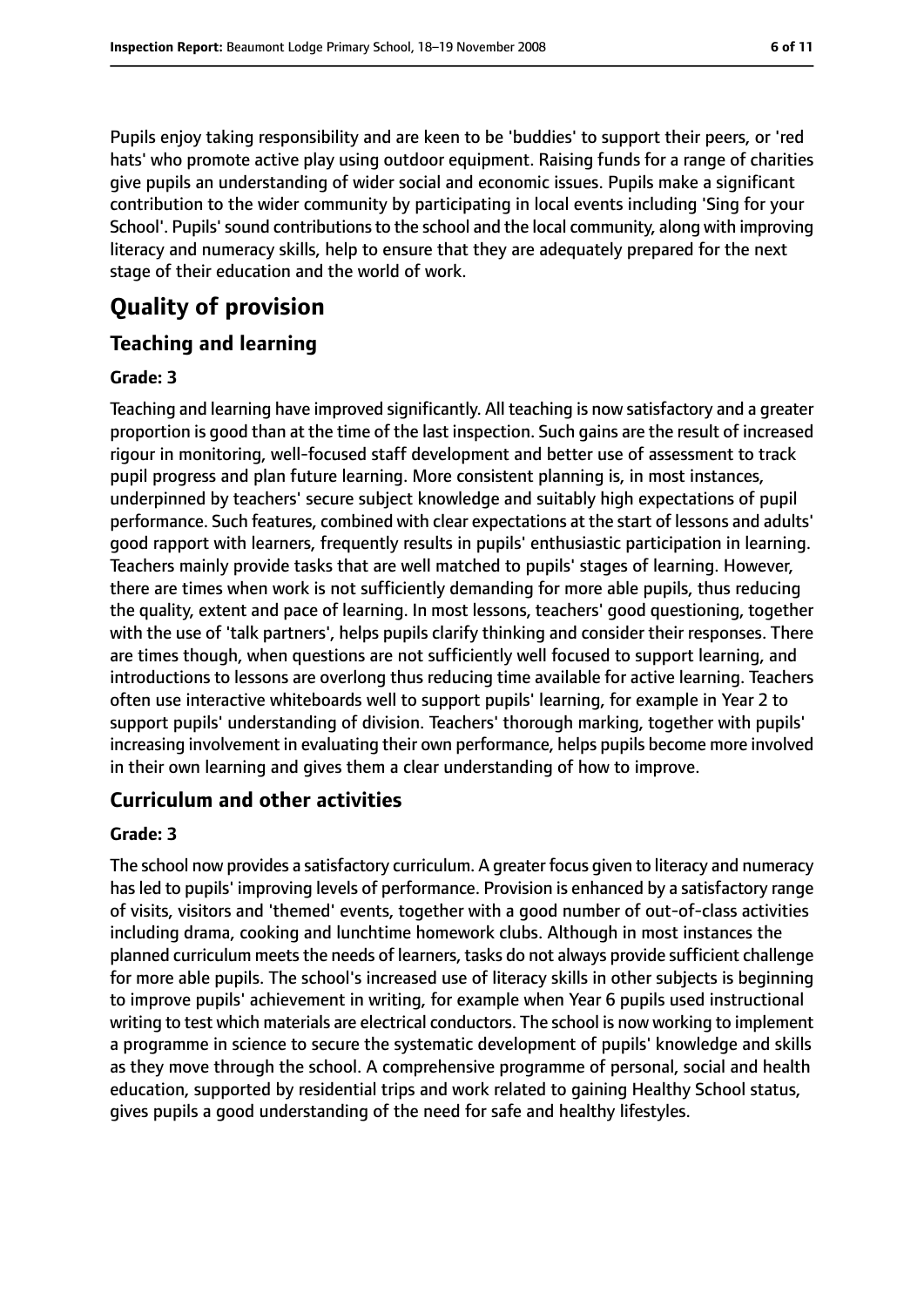#### **Care, guidance and support**

#### **Grade: 3**

The positive ethos of care is supported by an inclusive curriculum and a good pastoral system. Routines for managing behaviour are clear and consistently applied and these, together with the new system of rewards, are successfully improving behaviour. Procedures for safeguarding pupils are secure. Teachers know their pupils well and are successfully monitoring their progress and setting targets to improve their achievement. Effective links exist with the local schools to ensure that pupils' well-being continues when they move schools. The good personal support given to pupils with learning difficulties, emotional needs, and those at the early stages of learning English, enables them to make similar progress to other pupils. However, the school has yet to develop fully the support given to pupils identified as gifted and talented. Good links are maintained with other services to support the well-being of vulnerable pupils. Academic guidance has improved and is now satisfactory. Pupils are becoming increasingly involved in evaluating their own performance and have a growing understanding of the next steps in their learning.

## **Leadership and management**

#### **Grade: 3**

The school's good capacity to raise achievement is the result of the drive and commitment of the headteacher. Leadership and management have improved rapidly under herstrong direction and this has resulted in steady and sustained improvement in the quality of teaching. Her clear vision has enabled staff to implement initiatives to improve pupils' achievement that are starting to show signs of success. The deputy headteacher, although new in post this term is fully involved in the accurate self-evaluation and the long term planning for improvement. The school has responded well to addressing the issues from the last inspection through focused action planning. However, it is not complacent in recognising that there is still some way to go to increase the proportion of good teaching and to enable all pupils to achieve their potential. Leadership and management remain satisfactory because, although there is an evident trend of improvement, standards and achievement have not yet been raised enough. Subject leaders have a clear understanding of their role and the priorities for development in their subject area. They are using assessment data systematically to check the pupils' progress and set targets for improvement. Governors have a good understanding of what still needs to be done; they take a more active role in monitoring the quality of provision and provide satisfactory support and challenge. The school is developing satisfactory community cohesion through effective links with parents and the local secondary school. The school now provides satisfactory value for money.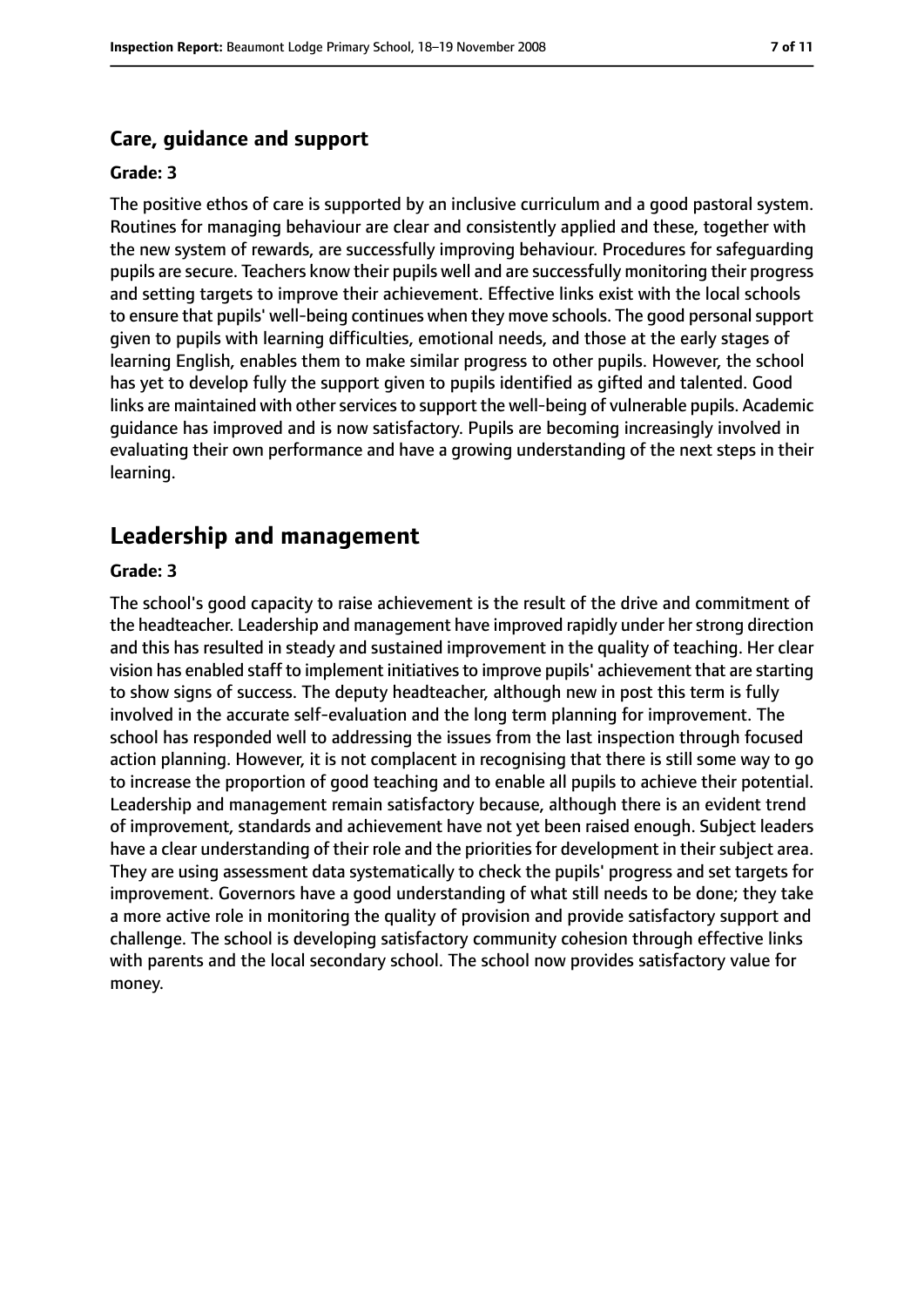**Any complaints about the inspection or the report should be made following the procedures set out in the guidance 'Complaints about school inspection', which is available from Ofsted's website: www.ofsted.gov.uk.**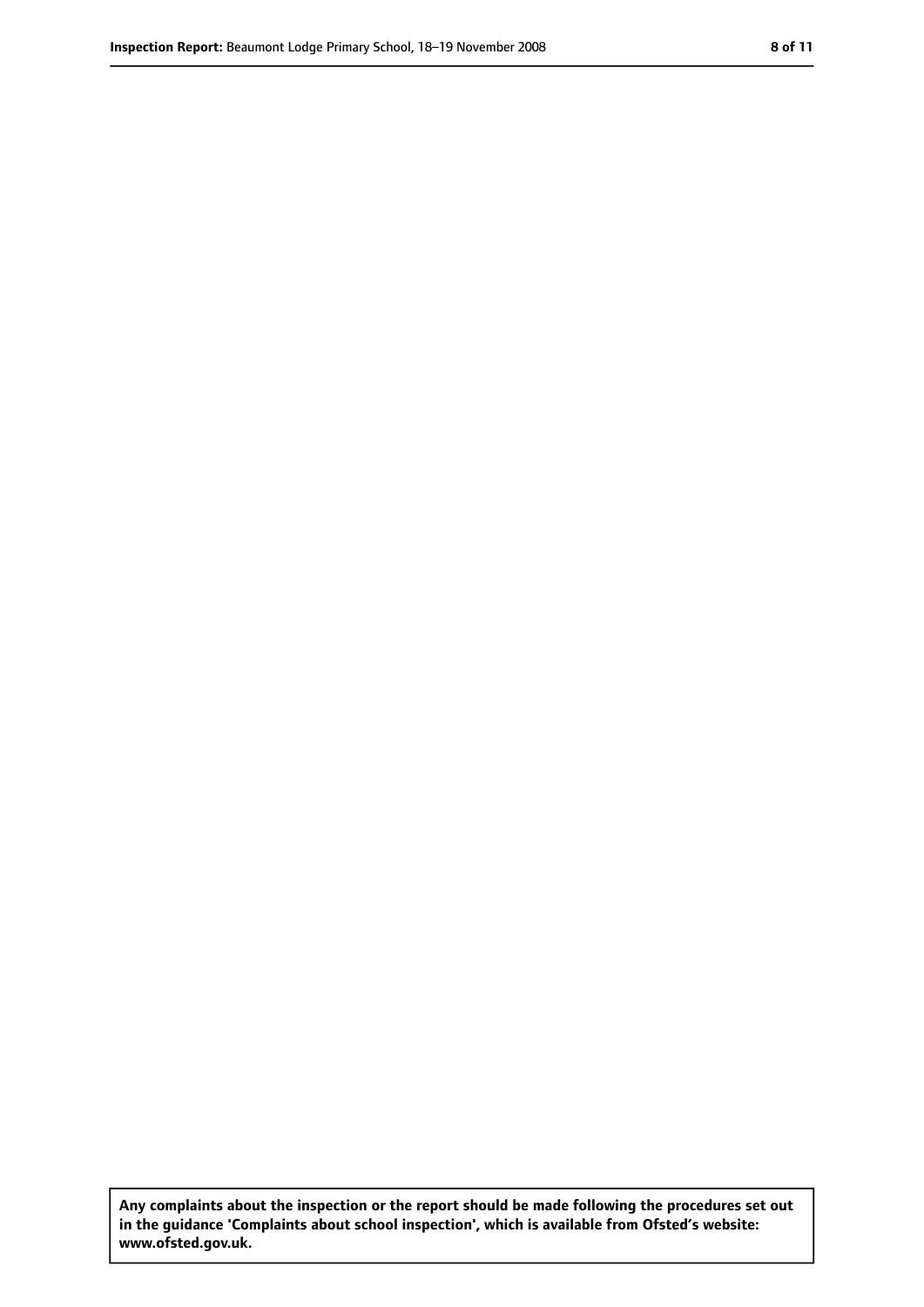# **Inspection judgements**

| Key to judgements: grade 1 is outstanding, grade 2 good, grade 3 satisfactory, and | School  |
|------------------------------------------------------------------------------------|---------|
| arade 4 inadequate                                                                 | Overall |

## **Overall effectiveness**

| How effective, efficient and inclusive is the provision of<br>education, integrated care and any extended services in meeting the<br>needs of learners? |     |
|---------------------------------------------------------------------------------------------------------------------------------------------------------|-----|
| Effective steps have been taken to promote improvement since the last<br>inspection                                                                     | Yes |
| How well does the school work in partnership with others to promote learners'<br>well being?                                                            |     |
| The capacity to make any necessary improvements                                                                                                         |     |

# **Effectiveness of the Early Years Foundation Stage**

| How effective is the provision in meeting the needs of children in the<br><b>EYFS?</b>       |  |
|----------------------------------------------------------------------------------------------|--|
| How well do children in the EYFS achieve?                                                    |  |
| How good are the overall personal development and well-being of the children<br>in the EYFS? |  |
| How effectively are children in the EYFS helped to learn and develop?                        |  |
| How effectively is the welfare of children in the EYFS promoted?                             |  |
| How effectively is provision in the EYFS led and managed?                                    |  |

# **Achievement and standards**

| How well do learners achieve?                                                                               |  |
|-------------------------------------------------------------------------------------------------------------|--|
| The standards <sup>1</sup> reached by learners                                                              |  |
| How well learners make progress, taking account of any significant variations<br>between groups of learners |  |
| How well learners with learning difficulties and/or disabilities make progress                              |  |

#### **Annex A**

<sup>&</sup>lt;sup>1</sup>Grade 1 - Exceptionally and consistently high; Grade 2 - Generally above average with none significantly below average; Grade 3 - Broadly average to below average; Grade 4 - Exceptionally low.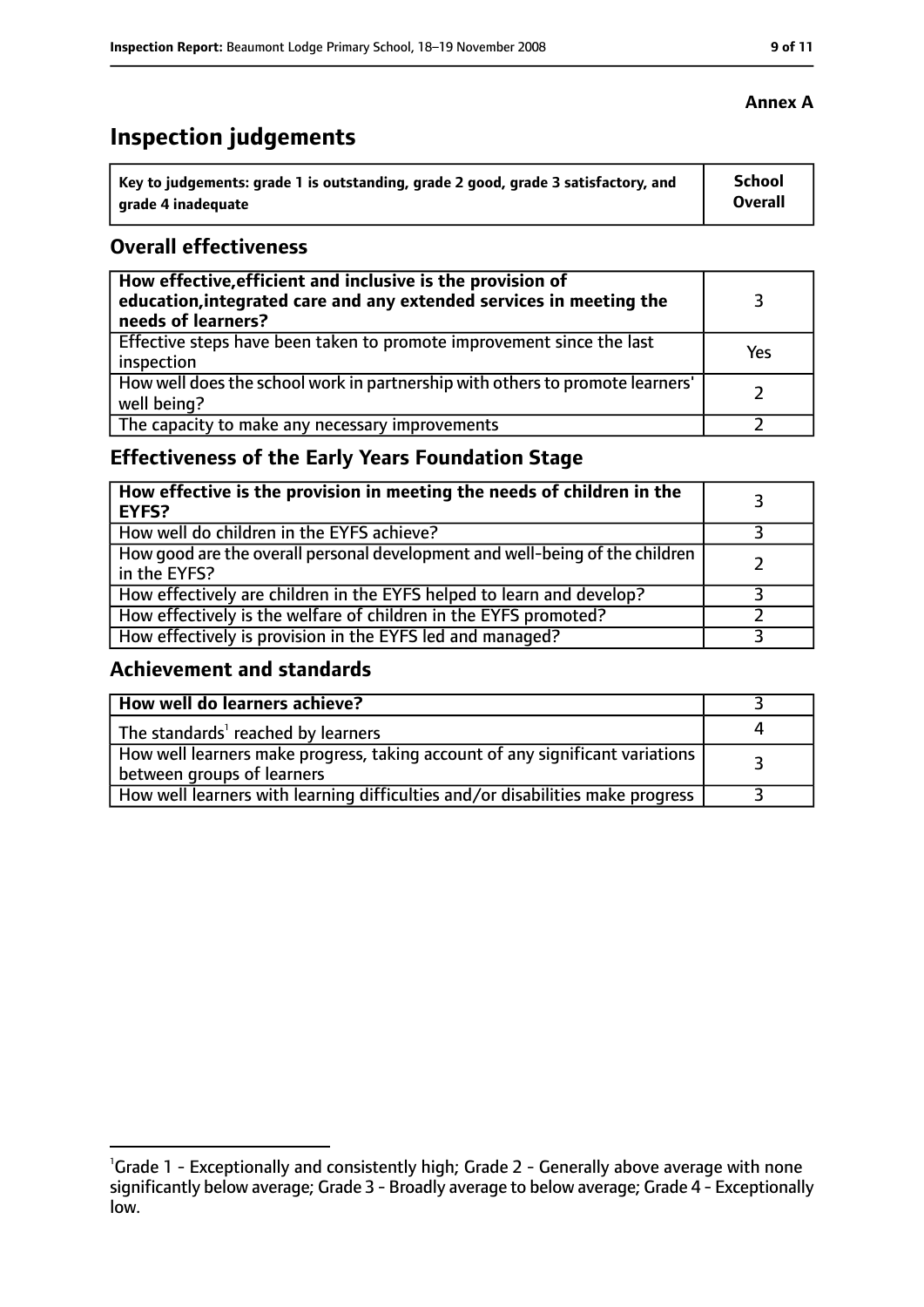# **Personal development and well-being**

| How good are the overall personal development and well-being of the<br>learners?                                 |  |
|------------------------------------------------------------------------------------------------------------------|--|
| The extent of learners' spiritual, moral, social and cultural development                                        |  |
| The extent to which learners adopt healthy lifestyles                                                            |  |
| The extent to which learners adopt safe practices                                                                |  |
| The extent to which learners enjoy their education                                                               |  |
| The attendance of learners                                                                                       |  |
| The behaviour of learners                                                                                        |  |
| The extent to which learners make a positive contribution to the community                                       |  |
| How well learners develop workplace and other skills that will contribute to<br>their future economic well-being |  |

# **The quality of provision**

| How effective are teaching and learning in meeting the full range of<br>learners' needs?              |  |
|-------------------------------------------------------------------------------------------------------|--|
| How well do the curriculum and other activities meet the range of needs and<br>interests of learners? |  |
| How well are learners cared for, quided and supported?                                                |  |

# **Leadership and management**

| How effective are leadership and management in raising achievement<br>and supporting all learners?                                              |           |
|-------------------------------------------------------------------------------------------------------------------------------------------------|-----------|
| How effectively leaders and managers at all levels set clear direction leading<br>to improvement and promote high quality of care and education |           |
| How effectively leaders and managers use challenging targets to raise standards                                                                 | 3         |
| The effectiveness of the school's self-evaluation                                                                                               |           |
| How well equality of opportunity is promoted and discrimination eliminated                                                                      |           |
| How well does the school contribute to community cohesion?                                                                                      | 3         |
| How effectively and efficiently resources, including staff, are deployed to<br>achieve value for money                                          | 3         |
| The extent to which governors and other supervisory boards discharge their<br>responsibilities                                                  | 3         |
| Do procedures for safequarding learners meet current government<br>requirements?                                                                | Yes       |
| Does this school require special measures?                                                                                                      | No        |
| Does this school require a notice to improve?                                                                                                   | <b>No</b> |